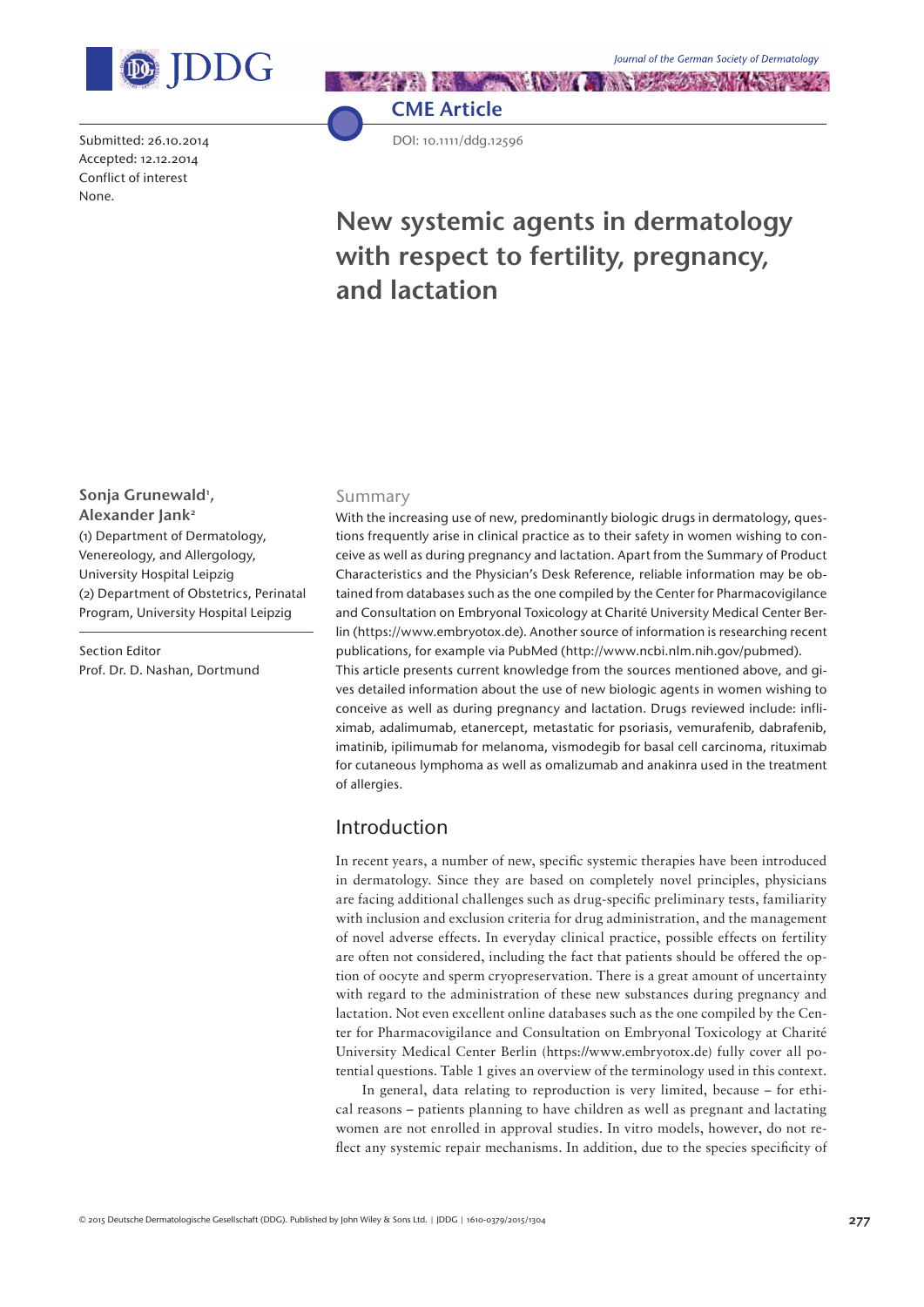Table 1 Overview of terms used with respect to potential adverse effects of drugs on reproduction.

| Reproductive<br>toxicity | Impairment of fertility and/or damage to the unborn child                                                                                                                                                                         |
|--------------------------|-----------------------------------------------------------------------------------------------------------------------------------------------------------------------------------------------------------------------------------|
| Genotoxic                | A term used in pharmacology for determining toxicity:<br>in vitro induction of DNA alterations; does not necessarily mean<br>mutagenic activity in vivo                                                                           |
| Mutagenic                | Induction of mutations/chromosomal aberrations (genetic damage)                                                                                                                                                                   |
| Teratogenic              | Induction of malformations in the embryo                                                                                                                                                                                          |
| Embryotoxic              | Damage to the child during the embryonic phase (5th to 8th<br>week of gestation, organogenesis). Depending on the severity,<br>the result is either growth retardation, malformations<br>(teratogenicity), or death of the embryo |
| Fetotoxic                | Damage to the child after the embryonic phase (from the 9th<br>gestational week onwards)                                                                                                                                          |

antibodies, standard animal studies are not possible in the case of biologics. Thus, it is necessary to resort to analogous, for instance murine, antibodies with the same target structure or testing of high doses on cynomolgus monkeys. The objective of the present article is to offer an overview of the current body of evidence regarding the use of the new systemic dermatological therapies in couples wishing to conceive as well as during pregnancy and lactation.

# Psoriasis

In addition to various topical treatment options and phototherapy (UVB, PUVA), standard psoriasis therapies already include a number of systemic agents. Table 2 gives an overview of their use in couples wishing to conceive as well as during pregnancy and lactation.

In recent years, a growing number of biologics has become available to psoriasis patients who either do not adequately respond to standard therapies or do not tolerate them because of adverse effects. These include tumor necrosis factor (TNF) inhibitors infliximab, etanercept, and adalimumab, as well as the interleukin12/23 p40 inhibitor ustekinumab. They are either monoclonal antibodies (infliximab, adalimumab, ustekinumab) or fusion proteins (etanercept).

Similar to maternal antibodies, biologics cross the placenta. Due to their size, simple diffusion is unlikely; instead, they cross the placenta by active transport via the Fc receptor on the trophoblast cells and enter the fetal circulation [1]. This active placental transport starts during the 14th week of gestation. Treating the mother in the 2nd trimester may already lead to high drug concentrations in the fetus, sometimes exceeding maternal serum concentrations in the third trimester, especially in the case of adalimumab and infliximab [2]. Immunoglobulins have a longer half-life in neonates of up to six months.

### Infliximab (Remicade®, biosimilars: Remsima®, Inflectra®)

Infliximab is a recombinant chimeric human-murine monoclonal IgG1 antibody. Remicade® is approved for the treatment of moderate to severe plaque psoriasis

Similar to maternal antibodies, biologics cross the placenta. The active transport into the fetal circulation commences during the 14th week of gestation and involves the Fc receptor on the trophoblast cells. Treating the mother in the 2nd and 3rd trimester may lead to high drug concentrations in the fetus.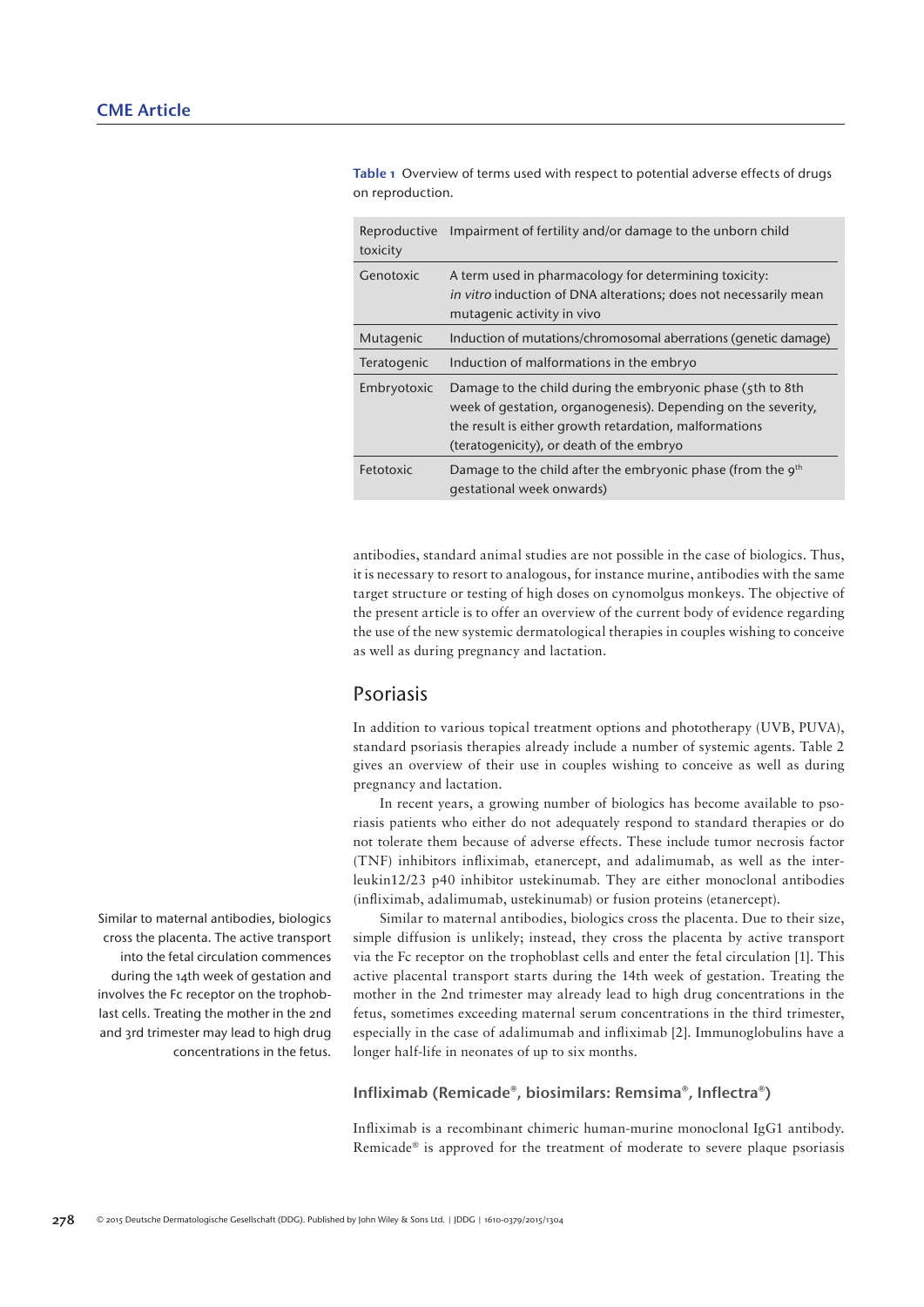|                   | <b>Fertility Man</b>                               | Intake at<br>conception $(\delta)$              | <b>Fertility</b><br><b>Woman</b>                   | <b>Intake at</b><br>conception $(2)$                        | <b>Pregnancy</b>                                               | <b>Lactation</b>                                               |
|-------------------|----------------------------------------------------|-------------------------------------------------|----------------------------------------------------|-------------------------------------------------------------|----------------------------------------------------------------|----------------------------------------------------------------|
| Fumaric<br>acid   | Unimpaired<br>(data from<br>animal<br>experiments) | Possible                                        | Unimpaired<br>(data from<br>animal<br>experiments) | Data insufficient.<br>not mutagenic,<br>not embryotoxic     | Data insufficient.<br>not mutagenic,<br>not embryotoxic        | Not studied                                                    |
| <b>MTX</b>        | Impaired                                           | Not recommen-<br>ded (potentially<br>mutagenic) | Impaired                                           | Contraindicated<br>(genotoxic/<br>potentially<br>mutagenic) | Contraindicated                                                | Contraindicated                                                |
| Cyclosporine<br>A | Reversible<br>impairment<br>possible               | Possible                                        | Reversible<br>impairment<br>possible               | Possible (not<br>mutagenic, not<br>teratogenic)             | Possible after<br>carefully<br>weighing risks<br>and benefits* | Possible after<br>carefully<br>weighing risks<br>and benefits* |
| Retinoids         | Reversible<br>impairment<br>possible               | Possible                                        | Not studied                                        | Contraindicated                                             | Contraindicated                                                | Contraindicated                                                |

Table 2 Use of conventional systemic treatment options for psoriasis in patients wishing to conceive as well as during pregnancy and lactation.

\*This generally applies to mothers who have received an organ transplant

in patients who have not responded to other systemic therapies or PUVA, or who have a contraindication or are intolerant to such therapies. Remicade® is also used in psoriatic arthritis, ankylosing spondylitis, and rheumatoid arthritis (in combination with methotrexate) as well as in Crohn's disease and ulcerative colitis following inadequate response to conventional disease-modifying antirheumatic drugs (DMARDs).

On the basis of a pharmacokinetic study in patients with ankylosing spondylitis and a non-inferiority study of patients with rheumatoid arthritis, the European Medicine Agency, in 9/2013, approved the two biosimilars Remsima® and Inflectra® for the other mentioned indications as well. However, they are not available in Germany until the extended Remicade® patent expires in 2/2015. There is currently no data on reproductive toxicity for either of these drugs, the following information only applies to Remicade®.

Data on the effects of Remicade® on fertility is limited. High TNFα concentrations result in a loss of sperm motility and induction of apoptotic DNA fragmentation. In vitro experiments have shown positive effects of TNFα blockade by infliximab on sperm motility as well as on the integrity of its membrane and chromatin [3]. Normal ejaculate findings remained unchanged in patients on infliximab [4]. Small case series have described births of healthy children from fathers who were on Remicade® at the time of conception [5]. The female fertility does not seem to be affected by infliximab, either. Rheumatic women with severe disease activity also benefit from infliximab in terms of their fertility. By contrast, the Summary of Product Characteristics (SPC) of Remicade® contain data on mice that received an (analogous) murine  $TNF-\alpha$  inhibitor and subsequently showed a decrease in the number of pregnant animals. However, it remains unclear whether this was due negative effects on male or female animals.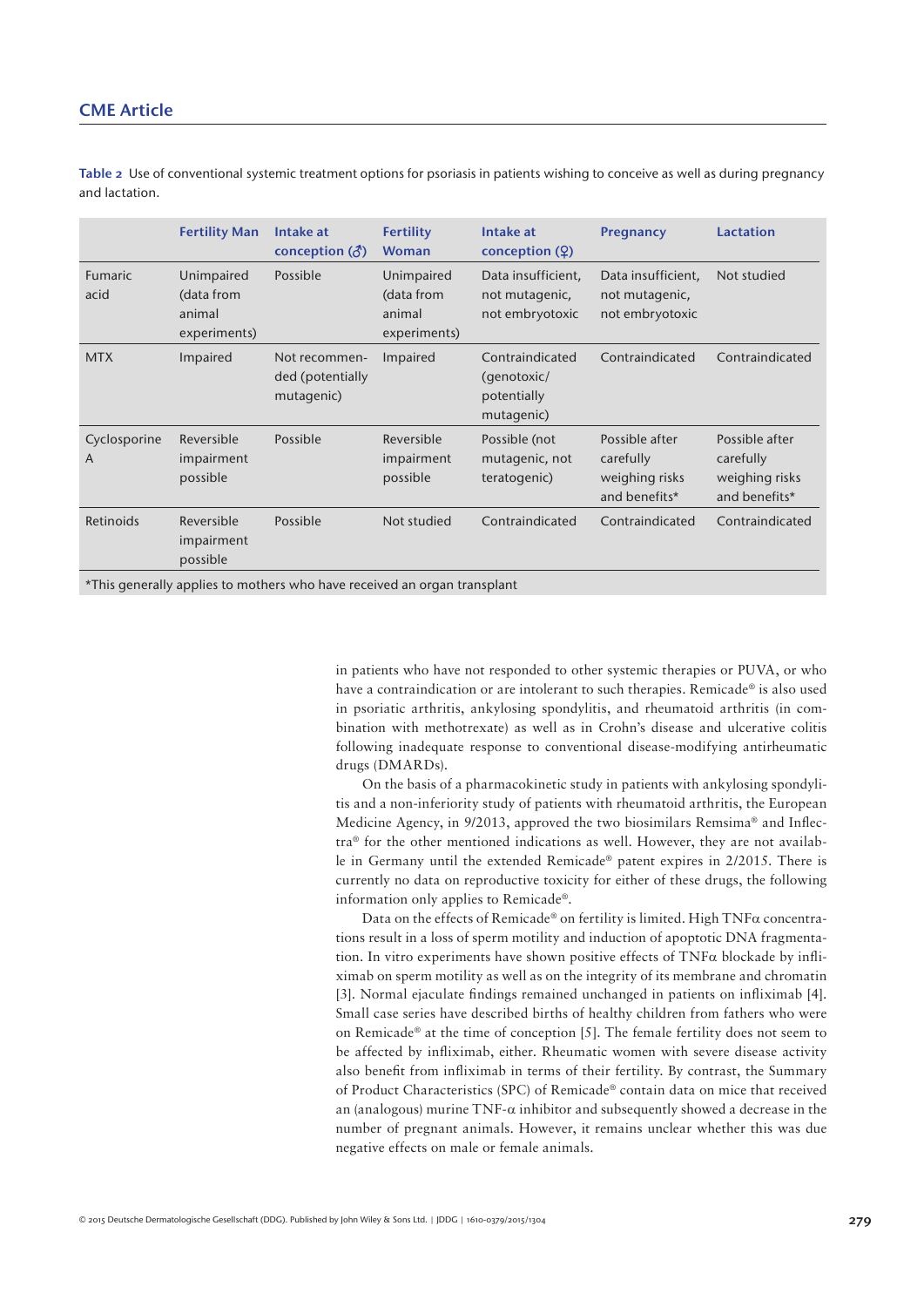Infliximab does not affect female or male fertility. It is neither genotoxic nor embryotoxic. In contrast to the SPC, conception while on infliximab therefore appears acceptable in both men and women according to current data.

Active transplacental transport in the 2nd / 3rd trimester leads to infant serum levels significantly higher than maternal levels. For the infant, this means an increased risk of infection and a contraindication for live vaccines in the first 6 months of life. Contrary to the SPC, breastfeeding is possible due to low oral bioavailability of infliximab after considering all alternatives.

Although there is registry data on approximately 450 prospectively registered pregnancies on Remicade® and, in line with data obtained from animal studies, no embryotoxic effects of the drug have been detected, the SPC nevertheless recommends that women of childbearing age use adequate contraception during therapy with Remicade® and for six months after the last infusion. Overall, 1,000 pregnancies while on Remicade® have been documented, most of them in the 1st trimester [2].

In addition to the knowledge about the lack of active transport in the first trimester, the Center for Pharmacovigilance and Consultation on Embryonal Toxicology at Charité University Medical Center Berlin assesses the existing experience differently and sees no need to discontinue Remicade® in couples who are trying to conceive.

After the 20th week of gestation, the administration should be limited to cases with a strict indication due to the active transport into the fetal circulation via the Fc receptor on the trophoblast cells. After the 30th gestational week, therapy with infliximab should be discontinued, as fetal serum levels are very high from this point onwards. Median values in the cord blood of newborns were 160% of the corresponding infliximab serum levels in the mother [2]. The drug remained detectable in the serum of infants for another 6 months, exposing them to a significantly increased risk of infection. For up to six months postpartum, live vaccines are therefore contraindicated in babies exposed during pregnancy. According to the current vaccination schedule of the Robert Koch Institute, in Germany, this would only affect the oral vaccination for rotavirus. There has been a case report of a fatal infection with the BCG vaccine virus in a four-month-old infant whose mother had received infliximab for Crohn's disease during pregnancy [6].

Just like any human immunoglobulin, infliximab is excreted into breast milk, but levels are much lower than those in maternal serum. A few days after the infliximab infusion, the highest values measured in breast milk amounted to 2–5 % of serum levels [1]. In addition, the oral bioavailability in infants is low. In nursing infants of mothers who received infliximab only during lactation and not during pregnancy, infliximab was not detectable in serum [1].

Nevertheless, according to the SPC, women should not breastfeed for at least six months after the treatment with Remicade®. The Center for Pharmacovigilance and Consultation on Embryonal Toxicology at Charité University Medical Center Berlin considers breastfeeding acceptable when Remicade® is determined to be the most appropriate medication for the patient after careful consideration of possible alternatives.

#### Adalimumab (Humira®)

Adalimumab is a human monoclonal antibody (IgG1) against  $TNF-\alpha$  that binds and neutralizes the cytokine. Humira® is approved for the treatment of moderate to severe plaque psoriasis in patients who have not responded to other systemic therapy or PUVA, or who have a contraindication or do not tolerate such therapies. Humira<sup>®</sup> is also used in psoriatic arthritis, ankylosing spondylitis, rheumatoid arthritis, and polyarticular juvenile idiopathic arthritis as well as in Crohn's disease and ulcerative colitis after inadequate response to conventional DMARDs.

No preclinical studies exist on the effects of adalimumab on fertility. Clinical data is very limited and does not indicate any negative impact on male or female fertility. In men, spermiogram parameters remained unchanged [7], while in women with rheumatoid arthritis, the decrease in inflammation even resulted in improved fertility [8]. Adalimumab is not genotoxic. Nevertheless, due to limited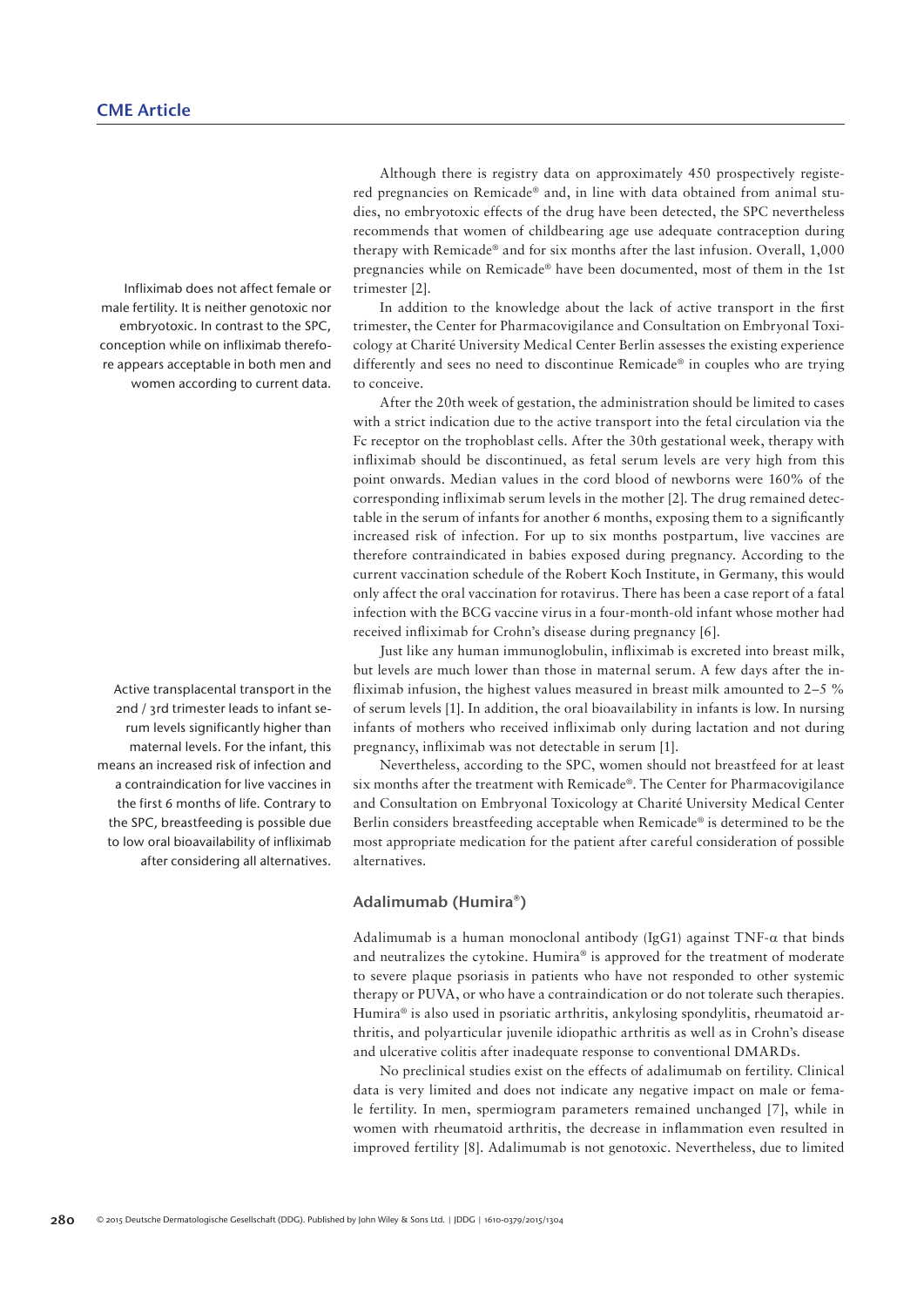ration of Humira® in the first trimester. Neither an increased rate of malformations nor miscarriages have been reported [2]. In the 2nd-3rd trimester, adalimumab passes into the fetal circulation, similar to maternal IgG1. Due to the active trans-

months after the end of treatment.

port via the Fc receptor on the trophoblast cells, median values in the cord blood of newborns measured immediately postpartum were higher than corresponding maternal serum levels (median 179 %) [2]. Hence, similar to the situation with Remicade®, the infant is at an increased risk of infection after intrauterine exposure in the 2nd /3rd trimester. According to the current SPC for Humira®, live vaccines should not be administered to babies within five months after the last adalimumab injection during pregnancy. Children exposed in utero have thus far not displayed any clinical abnormalities [2].

data, the SPC recommends contraception during Humira® therapy and within five

There is available data obtained from the product registry, case series and case reports on roughly 300 pregnancies while on adalimumab. In approximately 200 evaluated pregnancies, there was no evidence of teratogenic effects after administ-

Contrary to the SPC and based on current trial data, the Center for Pharmacovigilance and Consultation on Embryonal Toxicology at Charité recommends that adalimumab need not necessarily be discontinued prior to pregnancy in women wishing to conceive. From the 20th week of gestation onwards, the risks and benefits of continued adalimumab treatment must be carefully weighed, whereas therapy should definitely be discontinued after the 29th gestational week.

Adalimumab serum levels of children drop postnatally, even if the mother continues to receive the medication and breastfeeds. This is due to the low oral bioavailability. Anecdotal reports have demonstrated concentrations of 0.1 % of maternal serum levels in the breast milk, but negative effects of breastfeeding during therapy with Humira® are not known due to very limited data. Nevertheless, the SPC (still) recommends that Humira® not be administered during breastfeeding. Women should not breastfeed within five months after the last injection. By contrast, the Center for Pharmacovigilance and Consultation on Embryonal Toxicology at Charité deems the infant's risk of breastfeeding during therapy with Humira® negligible. Thus, breastfeeding is acceptable if adalimumab is determined to be the best medication for the patient after careful consideration of possible alternatives.

## Etanercept (Enbrel®)

The TNF- $\alpha$  inhibitor etanercept is a chimeric fusion protein consisting of the extracellular ligand-binding domain of the TNF receptor 2 and the Fc region of IgG1. The active substance is approved for the treatment of moderate to severe plaque psoriasis in patients who have not responded to other systemic therapy or PUVA, or who have a contraindication or do not tolerate such therapies. Enbrel® is also used in psoriatic arthritis, ankylosing spondylitis, rheumatoid arthritis, and polyarticular juvenile idiopathic arthritis after inadequate response to conventional DMARDs.

Etanercept has no negative effects on fertility. Many studies have revealed unchanged spermiogram parameters on Enbrel® [4, 7]. In infertile women with increased NK cell numbers or Th1-mediated subfertility, etanercept has been successfully used periconceptionally [8]. Etanercept is not mutagenic.

No evidence of teratogenicity has been collected in over 500 followed pregnancies during therapy with Enbrel®. Most exposures occurred in the 1st trimester. No increased rates of malformations or miscarriages have been observed [2].

For adalimumab, the same statements hold true as for infliximab with respect to its use in women wishing to conceive as well as during pregnancy and lactation.

Etanercept has no negative effects on male or female fertility. It is neither mutagenic nor teratogenic. In contrast to the SPC, and in line with current data, conception while on Etanercept seems acceptable for both men and women.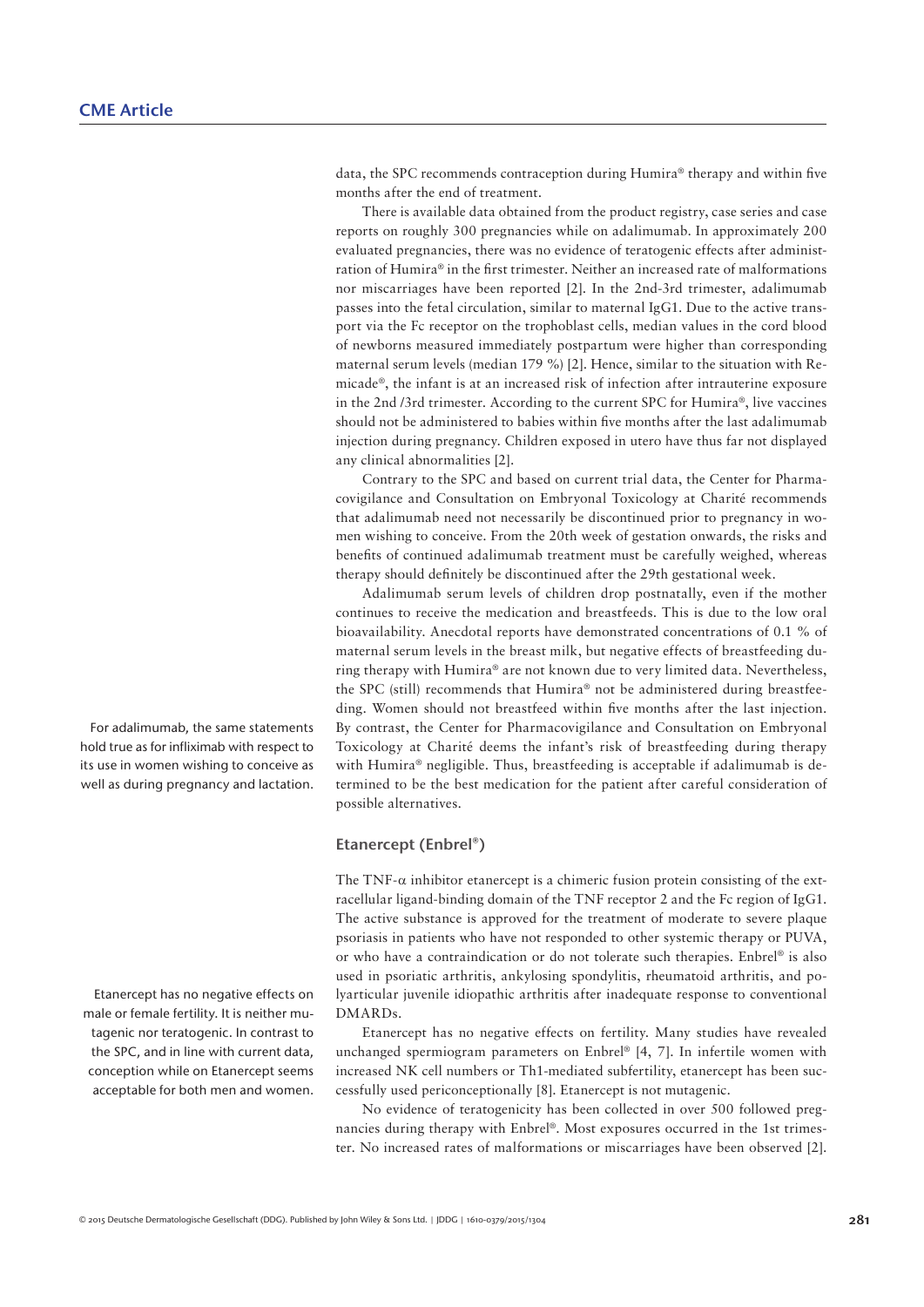The active transport of etanercept across the placenta into the fetal circulation is significantly less pronounced than that of infliximab and adalimumab

Administration of etanercept during breastfeeding is thought to be acceptable due to insignificant excretion into breast milk and the lack of bioavailability in term infants.

A potential association with complex malformations (VACTERL) could not be confirmed. Nevertheless, after exposure during organogenesis, a high-resolution ultrasound examination (detailed fetal scan) should be performed.

The experience with the administration in the 2nd and 3rd trimester is limited. An effect on the immune response of exposed children with increased risk of infection is suspected. Therefore, according to the SPC for Enbrel®, live vaccines should not be administered in these children before the age of four months.

The active transport of etanercept across the placenta into the fetal circulation is less pronounced than that of infliximab and adalimumab. Nevertheless, significant levels of etanercept were detected in cord blood of newborns (median: 6 % of maternal serum levels). They continuously decrease postpartum, even when the mother is breastfeeding and continues to receive the medication [2]

Administration of etanercept during breastfeeding is thought to be acceptable due to insignificant excretion into breast milk and the lack of bioavailability in term infants. Serum levels of etanercept in breastfed infants were 1/800 of maternal serum levels. The SPC indicates that both the benefit of breastfeeding for the baby and the benefit of therapy for the mother should be considered when deciding for or against administration during breastfeeding.

#### Ustekinumab (Stelara®)

Ustekinumab is a monoclonal IgG1 antibody that binds to the p40 subunit of interleukins (IL) 12 and 23, thereby inhibiting them. In January of 2009, Stelara® was approved for the treatment of moderate to severe plaque psoriasis in cases where other systemic therapies, including PUVA, do not yield desired therapeutic results, or are contraindicated or not tolerated. In addition, Stelara® is approved for psoriatic arthritis inadequately responsive to prior therapy with a non-biologic DMARD.

There are only preclinical animal studies on the effects of ustekinumab on fertility. Reproductive toxicity studies in cynomolgus monkeys revealed no impairment of male fertility. Use of an analogous IL-12/23 antibody in mice showed no adverse effects on female fertility indices. Therefore, fertility-protective measures need not necessarily be offered. However, in women wishing to conceive, the use of the more thoroughly investigated TNF  $\alpha$  inhibitors is recommended instead.

As ustekinumab is a human IgG1 just like adalimumab and infliximab, transplacental passage by active transport in the 2nd / 3rd trimester is likely. Thus far, this has not been studied in humans.

There are isolated case reports on the use of Stelara® during pregnancy. Two pregnant women received Stelara® periconceptionally and at the end of the 1st month of pregnancy, without this having a negative impact on embryonic and fetal development, both babies were healthy term babies [9]. Another patient with severe pustular psoriasis was receiving Stelara® during her entire pregnancy without any observed adverse effects on pregnancy and the baby's health [10]. By contrast, there is another case report of an unplanned pregnancy during therapy with ustekinumab in a 35-year-old woman. Despite immediate discontinuation of therapy, she had a miscarriage in the 12th gestational week [11]. All in all, there is no sufficient data on the use of ustekinumab in women wishing to conceive and during pregnancy; hence, administration to pregnant women should be avoided if possible. According to the SPC, women of childbearing age should use effective birth control methods during treatment and for at least 15 weeks after the end of therapy.

There is no clinical experience as to the use of Stelara® during breastfeeding. Animal studies have shown that ustekinumab is excreted in human milk in small amounts. It is not known whether ustekinumab is absorbed systemically in the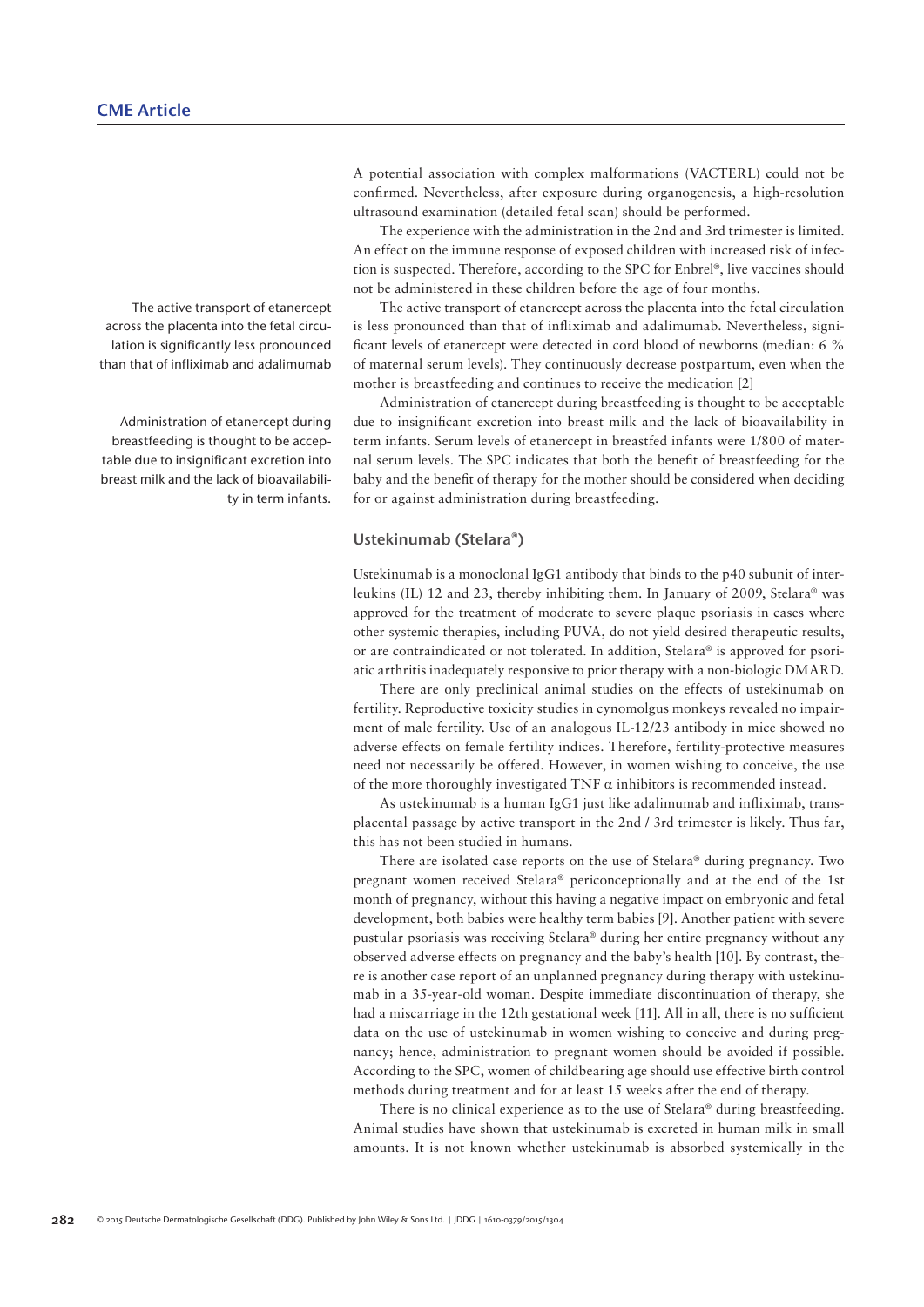There is no sufficient data as to the use of ustekinumab in women wishing to conceive as well as during pregnancy and lactation. In these cases, the aforementioned TNFα inhibitors should therefore be used if therapy is required.

infant. The oral bioavailability of the antibody is probably low. Therefore, the SPC for Stelara® recommends careful consideration of the benefits of breastfeeding for the child and the benefits of Stelara® therapy for the mother in a period of up to 15 weeks after the last dose of the drug.

# Dermatologic oncology

Individualized therapies have been introduced in almost all areas of dermatologic oncology and allow for a more effective treatment of diseases. Older agents still frequently used in dermatologic oncology are listed in Table 3.

#### Vemurafenib (Zelboraf®)

Vemurafenib selectively inhibits the mitogen-activated protein kinase (MAPK) signaling pathway in BRAF V600E/K/D mutant melanoma cells and thereby induces (temporary) tumor regression. After the discovery of the MAPK signaling pathway-activating V600E mutation in the BRAF oncogene, the substance had been tested in clinical studies since 2008, before its approval for the treatment of unresectable or metastatic melanoma in August of 2011 (USA) and in February of 2012 (Europe).

Its use in other tumor entities, which also have an underlying BRAF V600 mutation, such as some forms of lung cancer, thyroid cancer, brain tumors, and hairy cell leukemia is still under investigation after promising initial results.

Toxicity studies with repeated administration of therapeutic doses of vemurafenib to rats and dogs revealed no histologic changes in ovaries and testes (SPC Zelboraf®). However, this data is not sufficient. As the use of a similar BRAF inhibitor (dabrafenib, see below) has already been shown to be associated with a potentially irreversible damage in spermatogenesis, men who want to have children should be offered the option of sperm cryopreservation prior to starting treatment with vemurafenib.

In animal studies with rats and rabbits, the drug has been shown to cross the placenta, without displaying any teratogenic effects, though. Excretion into breast milk has not been investigated. There is currently no clinical data available with regards to conception while on vemurafenib and its use during pregnancy and lactation. There has only been one report documenting the administration of

Table 3 Use of conventional dermatooncologic drugs in patients wishing to conceive as well as during pregnancy and lactation.

|                       | <b>Fertility</b><br>Man                                   | Intake at<br>conception $(\vec{d})$            | <b>Fertility</b><br>Woman       | Intake at<br>conception $(Q)$                 | <b>Pregnancy</b>                               | <b>Lactation</b> |
|-----------------------|-----------------------------------------------------------|------------------------------------------------|---------------------------------|-----------------------------------------------|------------------------------------------------|------------------|
| Dacarbazine           | Impaired                                                  | Not recommended                                | Impaired                        | Contraindicated                               | Contraindicated                                | Contraindicated  |
| interferon<br>alpha   | In low-dose<br>administrati-<br>on probably<br>unaffected | no data                                        | Impaired<br>(animal<br>studies) | Contraindicated<br>(potentially<br>fetotoxic) | Contraindicated<br>(potentially)<br>fetotoxic) | Contraindicated  |
| Cyclophospha-<br>mide | Sometimes:<br>irreversible<br>impairment                  | Not recommended<br>(potentially)<br>mutagenic) | Impaired                        | Contraindicated<br>(teratogenic)              | Contraindicated<br>(teratogenic)               | Contraindicated  |
| Bexarotene            | Not impaired                                              | Possible                                       | <b>Not</b><br>impaired          | Contraindicated<br>(teratogenic)              | Contraindicated<br>(teratogenic)               | Contraindicated  |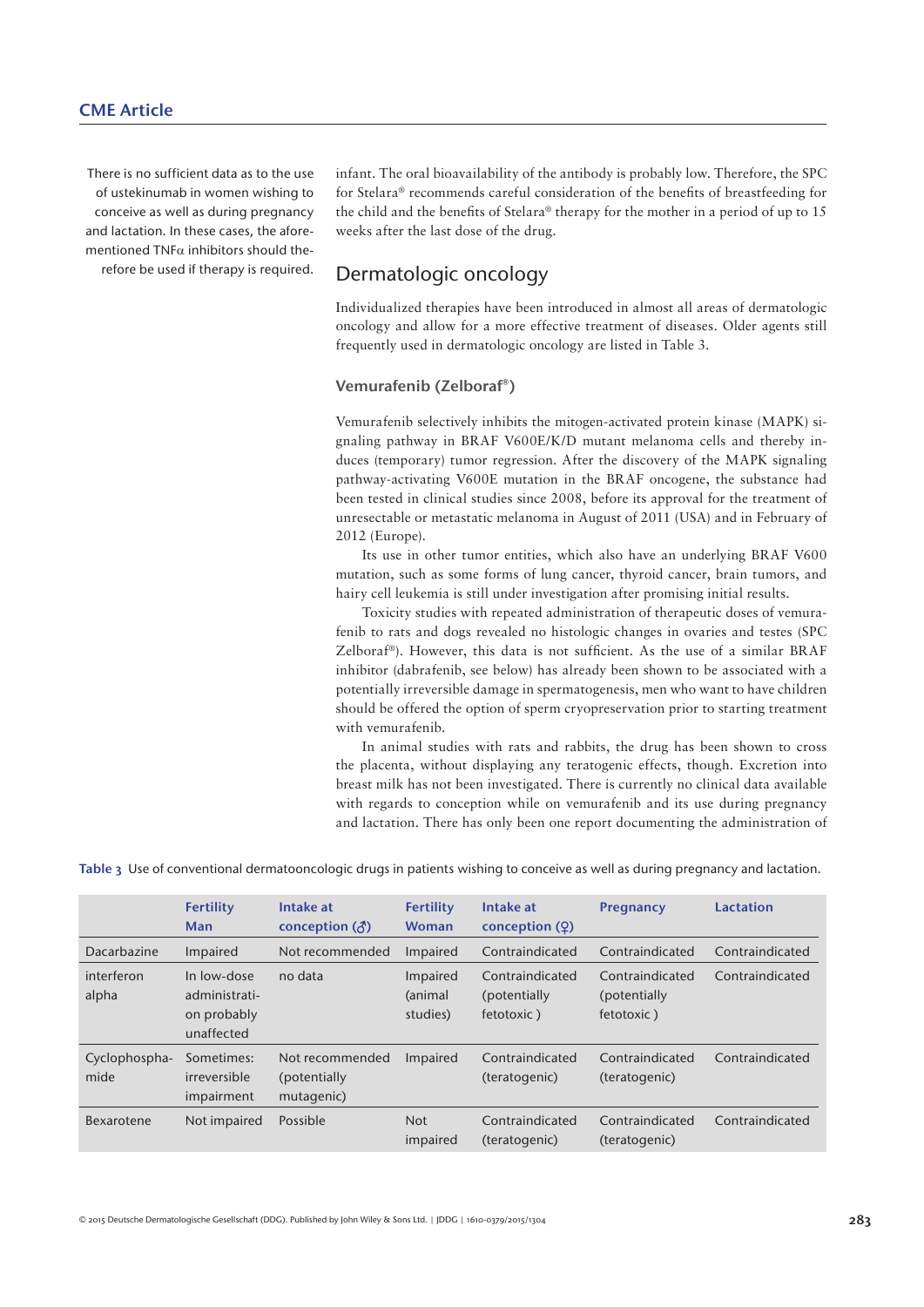The effects of vemurafenib on fertility are unclear. The use in pregnancy should be limited to life-threatening cases (consider premature Cesarean section), and nursing mothers should stop breastfeeding.

 Dabrafenib impairs fertility and is teratogenic. Patients wishing to conceive should be offered the possibility of cryopreservation of gametes prior to therapy. Its use during pregnancy and lactation is contraindicated.

Ipilimumab may impair fertility as a result of immune-mediated hypophysitis.

vemurafenib for metastatic melanoma during pregnancy (25th-30th week). During this period, the fetus' preexisting growth retardation intensified. After Cesarean section, the child recovered and is now healthy. However, the mother died 2.5 months later [12].

The SPC for Zelboraf® recommends contraception for women of childbearing age for six months after discontinuing the drug. It should be noted that, due to CYP3A4-mediated metabolism, the plasma availability and thus the effect of hormonal contraceptives may be reduced in patients on vemurafenib.

## Dabrafenib (Tafinlar®)

Approved in 2013, dabrafenib is the second inhibitor of the V600E, V600K, and V600D mutant BRAF oncogene for the treatment of unresectable or metastatic melanoma.

There is no experience as to the use of dabrafenib at the time of conception and during pregnancy and lactation. It is not known whether this drug passes into breast milk. Dabrafenib is not mutagenic. In contrast to vemurafenib, animal studies in rats and dogs have shown reproductive toxicity. Even at low doses, dabrafenib leads to a potentially irreversible reduction in spermatogenesis. In pregnant rats, the number of corpora lutea was reduced. Men and women who want children should therefore be offered the possibility of cryopreservation of their gametes prior to dabrafenib therapy with.

In addition, dabrafenib is teratogenic and affects embryonic/fetal development. Women of childbearing age must use effective contraceptive methods during treatment and, according to the SPC, also up to four weeks after the end of treatment. Similar to vemurafenib, the reduced effectiveness of hormonal contraceptives has to be observed; hence, alternative methods should be used.

# Ipilimumab (Yervoy®)

Ipilimumab is a human monoclonal anti-CTLA4 antibody (IgG1) that blocks the inhibition of T cell activation, resulting in a strong activation of the (antitumor) T cell response. The drug has been approved for the treatment of unresectable or metastatic melanoma since 2011 (2012 in Europe). Its use in the treatment of lung and renal cell cancer as well as metastatic prostate cancer is currently being tested.

Preclinical animal data on reproduction toxicity showed a decreased testicular volume in patients on ipilimumab, without any histologic correlate (SPC Yervoy®). There is no data on the direct effects of the drug on human fertility. However, ipilimumab may impair fertility as a result of immune-mediated endocrinopathy. In study cohorts, hypophysitis was observed in 0–17% of patients [13], especially in men. Serum levels of ACTH, STH, prolactin, TSH, LH, and FSH, as well as the dependent hormones thyroxine and testosterone drop by varying degrees. Clinical symptoms are nonspecific: patients complain of headache, blurred vision, fatigue, insomnia, difficulty concentrating, mood swings, but also erectile dysfunction and loss of libido. An autoimmune hypophysitis secondary to CTLA4 blockade typically begins two to six months after the start of ipilimumab therapy. The diagnostic workup consists of hormone analysis and MRI. Therapy includes high-dose corticosteroids, which quickly reverse the inflammation. The pituitary function, however, may remain impaired for longer, some patients require lifelong hormone substitution (most of the time only corticosteroids). Without substitution, low FSH and LH levels lead to infertility due to the lack of oocyte and sperm maturation.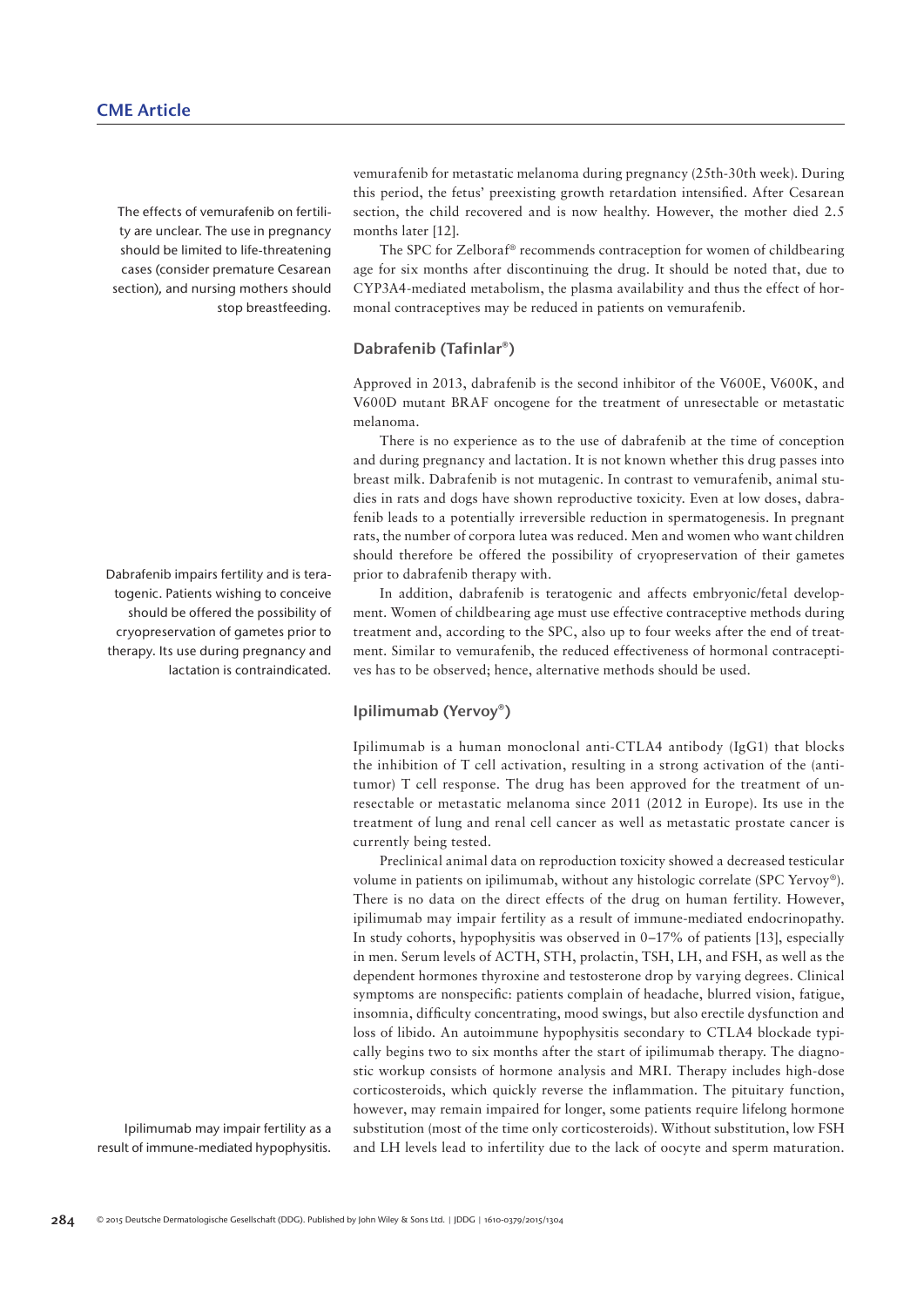In pregnancy, due to the increased risk of miscarriages, stillbirths, and premature births, ipilimumab should only be given in consultation with the future parents after a rigorous benefit-risk assessment.

Cryopreservation of gametes should be offered to patients prior to initiation of imatinib therapy.

Because of its teratogenicity (minor malformations possible), imatinib should only be used during pregnancy if absolutely necessary and after the patient has been adequately informed. After pregnancy, weaning is recommended.

This should be primarily considered in the substitution of testosterone (men) and estrogen (women).

To date, there has been no clinical experience with the use of ipilimumab in pregnant women and nursing mothers. As an IgG1, ipilimumab crosses the placental barrier. In pregnant monkeys, ipilimumab led to a dose-dependent increase in miscarriages, stillbirths, and premature births. The mortality rate among the offspring was increased, and there is a questionable association with malformations of the urogenital tract. Therefore, the use of ipilimumab is not recommended during pregnancy and in women of childbearing age who are not using contraception, unless the clinical benefit outweighs potential risks. Ipilimumab is excreted into human breast milk in small quantities. Due to the low oral bioavailability of IgG, only low systemic exposure of the infant would be expected. Nevertheless, weaning is recommended, as adequate infant formulas are available.

# Imatinib (Glivec®)

Imatinib is an ATP analog that competitively and selectively blocks the ATP-binding site of specific tyrosine kinases (including c-kit, bcr-abl, and the PDGF receptor). This active substance is widely used for hematologic cancers (for example, in bcr-abl-positive leukemias, myelodysplastic syndrome, and hypereosinophilic syndrome). In dermatology, imatinib is approved for the treatment of adult patients with unresectable and/or recurrent and/or metastatic dermatofibrosarcoma protuberans. In addition, a phase II study showed a response to imatinib in metastatic mucosal, acral, and lentigo maligna melanoma with c-kit mutations (not amplifications).

Despite the absence of controlled clinical studies on the effects of imatinib on male fertility, there are numerous case reports showing that the drug can impair sperm quality, especially the sperm count (including azoospermia). However, about 40 pregnancies have been published with the father taking imatinib. Three of these 40 pregnancies resulted in a miscarriage, two others resulted in an abortion, and intestinal malrotation was observed in one child. Thus, as a precaution, sperm cryopreservation should be performed prior to the start of therapy in couples trying to conceive [14].

In animal experiments Glivec® was assessed to be teratogenic and should not be used during pregnancy according to the manufacturer. Two intermediate substances in the manufacturing process, which can also be detected in the final product, are potentially mutagenic. To date, the Center for Pharmacovigilance and Consultation on Embryonic Toxicology at Charité has not listed Glivec®, but there are smaller case series on its use in pregnancy. Clinical courses are either unremarkable or show minor malformations (clinodactyly, hypospadias) and an increased miscarriage rate [15]. Until further information becomes available, administration of imatinib during pregnancy should be limited to cases that inevitably require its use. Accordingly, patients should be adequately informed.

Imatinib and its metabolites are excreted into human breast milk. In nursing infants, approximately 10% of maternal drug levels are reached. Thus, weaning is required.

## Vismodegib (Erivedge®)

Vismodegib is used in the treatment of inoperable, locally advanced basal cell carcinoma not suitable for radiation therapy as well as in metastatic basal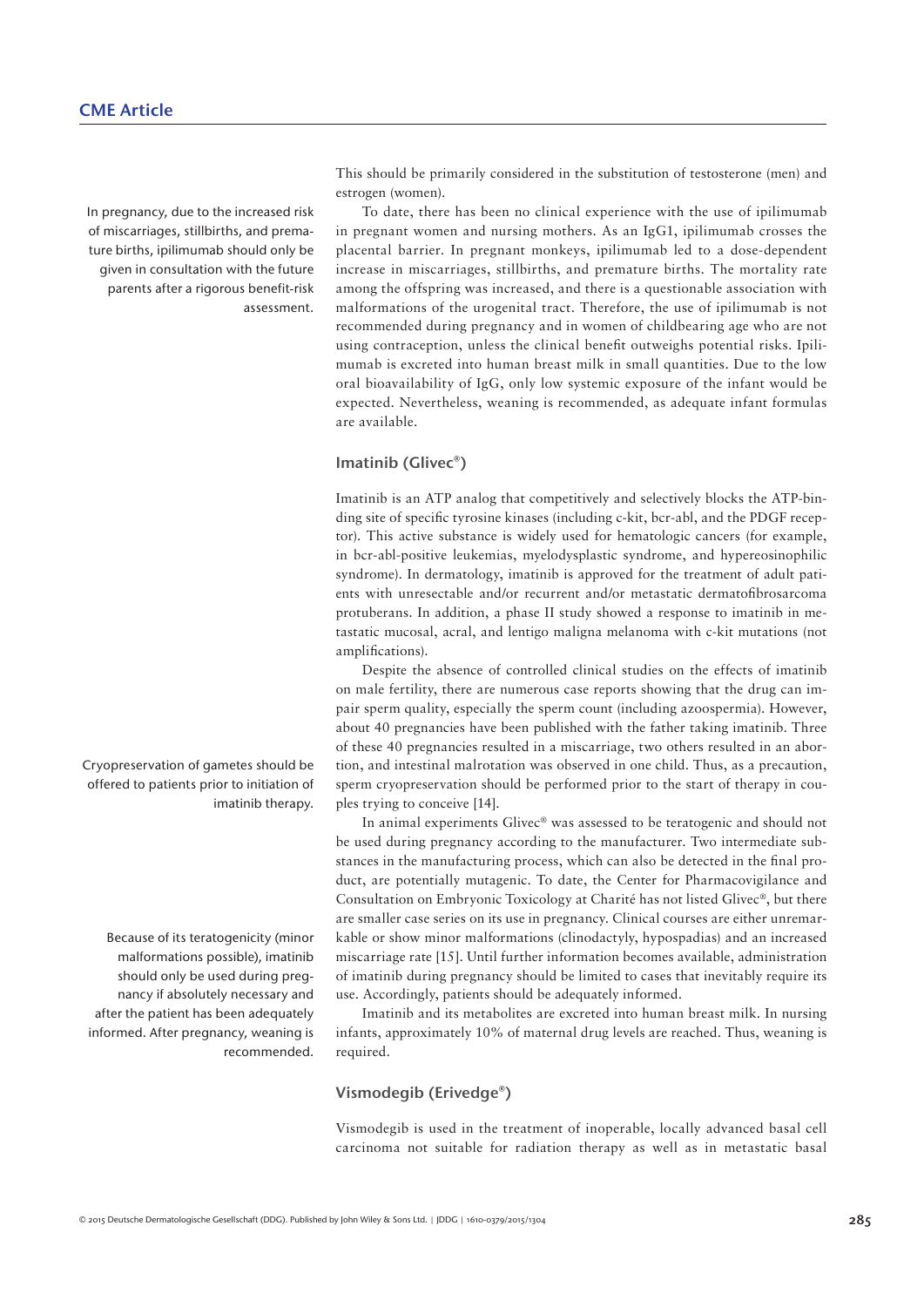Vismodegib is contraindicated in couples wishing to conceive as well as during pregnancy and lactation. Due to negative effects on fertility, patients should be offered the option of cryopreservation of gametes prior to initiation of therapy.

The use of rituximab in couples wishing to conceive and early in the first trimester currently appears to be feasible despite limited data. Administration in the second and third trimester causes substantial immunosuppression in the child. Breastfeeding is contraindicated.

cell carcinoma. With respect to reproductive age, this is particularly relevant to patients with Gorlin-Goltz syndrome. The active substance inhibits the hedgehog signaling pathway by blocking the transmembrane receptor SMO (smoothened).

This signaling pathway plays an important role in embryonic development and, as expected, preclinical animal studies revealed embryonal mortality rates of 100 % at therapeutic doses. Lower doses led to severe malformations. The use of vismodegib in pregnancy is thus contraindicated. Women of childbearing age must participate in a pregnancy prevention program (at least two different contraceptive methods, and a mandatorily negative pregnancy test under medical supervision in the week before the start of therapy) prior to initiation of vismodegib treatment and 24 months after treatment.

Moreover, vismodegib can be found in sperm. To avoid potential fetal exposure during pregnancy, male patients should not have unprotected sex with pregnant women for up to two months after the last dose. The passage of vismodegib into human breast milk has not been studied. Due to the risk of causing serious developmental problems, women should not breastfeed during therapy and 24 months after the last dose (SPC Erivedge®).

Animal data also indicate that vismodegib may irreversibly impair fertility. In rats, the number of corpora lutea and the number of motile sperms were affected. Therefore, as a precaution, sperm cryopreservation should be performed prior to initiation of therapy (SPC Erivedge®).

#### Rituximab (MabThera®)

Rituximab is a genetically engineered monoclonal chimeric (mouse / human) anti-CD20 antibody (IgG1) causing B cell depletion. Primarily approved for the treatment of non-Hodgkin's lymphoma and rheumatoid arthritis refractory to standard therapy, rituximab is also used in cutaneous B-cell lymphomas and severe cases of vasculitis such as Wegener's granulomatosis.

Negative effects of rituximab on fertility have not been observed. Animal studies in monkeys showed no deleterious effects on reproductive organs. There are eight case reports in the literature of men who were on rituximab at the time of conception. Seven of the eight pregnancies resulted in the birth of healthy children; in one case, there was a spontaneous abortion [1].

Just like any IgG, rituximab crosses the placental barrier. Case reports and registry data include 200 pregnancies during therapy with MabThera®. If the mother received rituximab at the time of conception or early in the first trimester, no damage to the offspring was observed. Children whose mothers were on rituximab during the 2nd and 3rd trimester of pregnancy experienced transient B cell depletion and lymphocytopenia [2]. Therefore, rituximab should only be used in pregnant women when potential benefits outweigh the potential risks. Due to the long retention time of rituximab in patients with B cell depletion, the SPC for MabThera® recommends effective contraception in women of childbearing age during therapy and within twelve months after the end of treatment.

Similar to maternal IgGs, rituximab is likely excreted into breast milk. This has already been demonstrated in monkeys. Therefore, women should not breastfeed during rituximab therapy as well as in the period of twelve months after the [last] administration [2].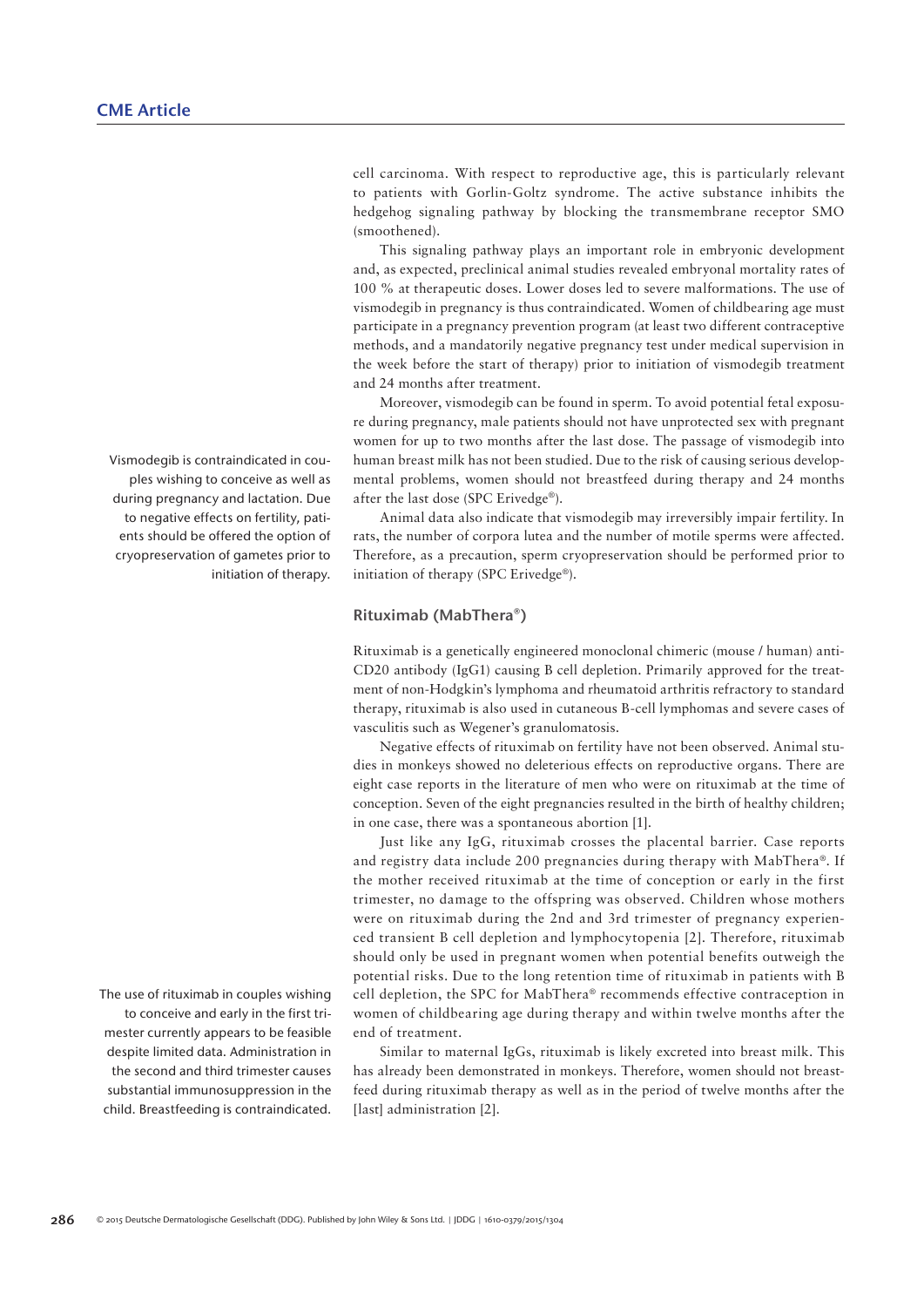Allergology/Autoimmunity

## Omalizumab (Xolair®)

Omalizumab is a recombinant humanized monoclonal anti-IgE antibody. In Germany, the drug has been approved for moderate to severe allergic bronchial asthma since 2005. In March 2014, it received additional approval for the treatment of chronic spontaneous urticaria (not adequately responding to H1 blockers).

There is no data on the effects of omalizumab on human fertility. In preclinical studies in monkeys, in which the antibody shows comparable IgE affinity, no effects on male and female fertility were found according to the SPC for Xolair®, not even after repeated overdosesing (up to 5-fold). Omalizumab is not genotoxic.

There is only limited experience as to the use of omalizumab in pregnant women. Omalizumab crosses the placental barrier. The internal registry of the manufacturer Novartis currently lists 300 uncomplicated pregnancies in asthmatics on Xolair®. Nevertheless, omalizumab should only be used during pregnancy, if it is absolutely necessary. No clinical data is available with respect to breastfeeding. According to the SPC, omalizumab should not be given to breastfeeding women. In monkeys, omalizumab levels in the milk are 1.5 % of maternal blood levels. No negative effects have been observed in the offspring.

#### Anakinra (Kineret®)

Anakinra is a human recombinant interleukin-1 receptor antagonist. Approved for combination treatment of rheumatoid arthritis as well as cryopyrin-associated periodic syndromes (CAPS) such as Muckle-Wells syndrome, this substance shows impressive effects in rare autoinflammatory disorders such as Schnitzler syndrome. It has also been reported to be effective in pyoderma gangrenosum, Sweet's syndrome, SAPHO syndrome, and others.

The selective blockade of the IL-1 receptor by anakinra does not seem to negatively affect male fertility. On the contrary, in Muckle-Wells syndrome, which is sometimes associated with male subfertility, spermiogram parameters partly improved during treatment [16]. This is also in keeping with animal data that showed no effects on fertility, early development, development of the embryo/fetus, or periand postnatal development at extremely high doses. Anakinra is neither mutagenic nor genotoxic (SPC Kineret®).

However, there have only been three documented human pregnancies during anakinra therapy; all three were unremarkable [2]. Therefore, the use during pregnancy and in women of childbearing age not using contraception is currently not recommended. Passage of the active ingredient into human breast milk is likely, but has not been investigated. Therefore, according to the SPC for Kineret®, women should not breastfeed during treatment.

#### Summary

Owing to their high specificity, novel agents, including systemic biologics, show impressive therapeutic results. However, their use in couples trying to conceive and during pregnancy and lactation remains difficult due to limited data available. Following careful consideration of risks and benefits and obtaining the patient's informed consent, these agents then have to be used off-label (Table 4).

Omalizumab likely does not impair fertility. In asthmatics, results have been very good regarding its use during pregnancy, whereas available data is limited with respect to breastfeeding.

Anakinra does not affect fertility. The use in pregnancy and lactation is not recommended due to limited data. First reports, however, did not show any adverse effects.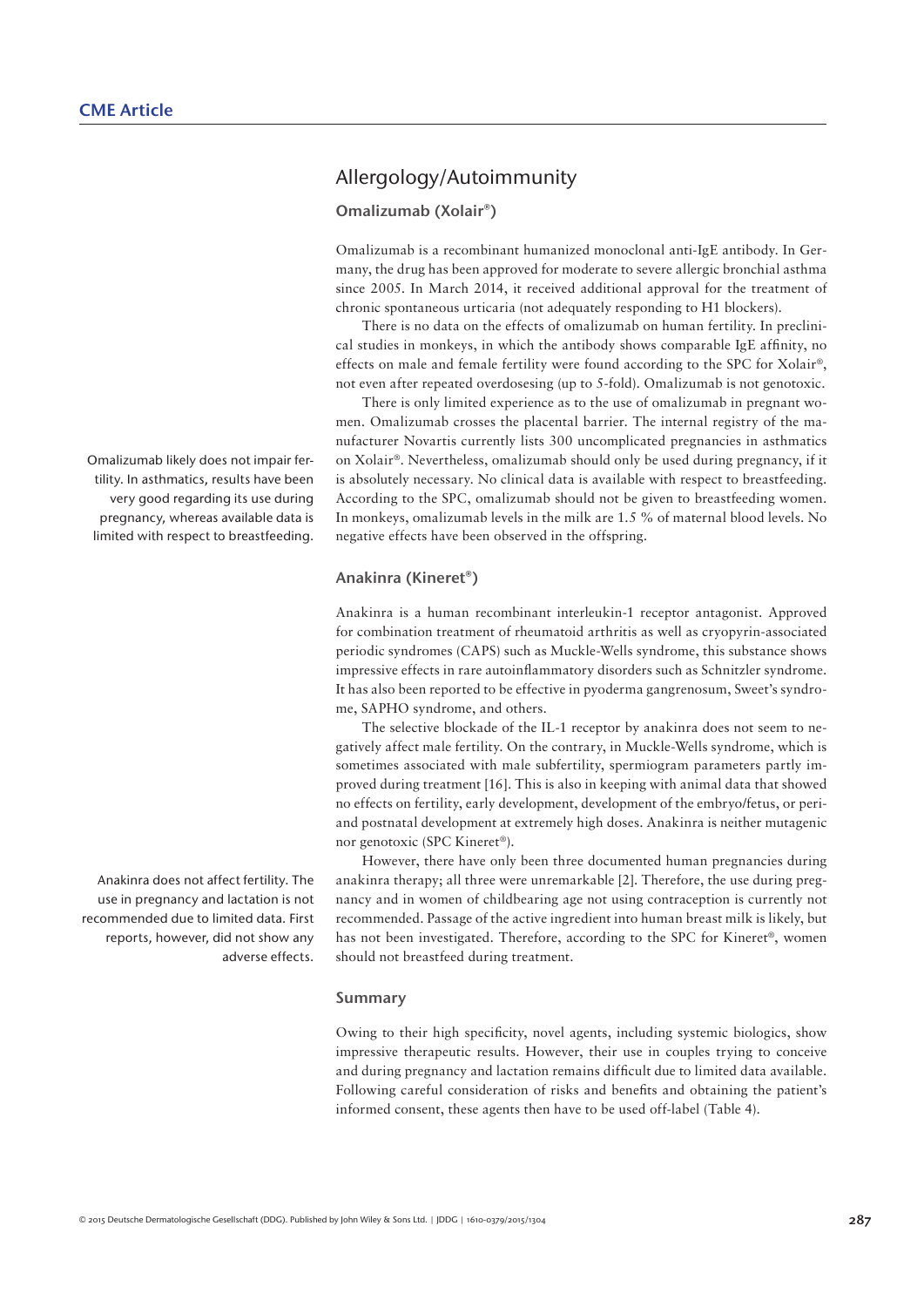Table 4 Summary of recommendations on the use of new systemic dermatologic agents in patients wishing to conceive as well as during pregnancy and lactation.

|                       | <b>Fertility</b><br>Man               | <b>Intake at</b><br>conception (8)                          | <b>Fertility</b><br><b>Woman</b>      | Intake at<br>conception $(9)$                                        | <b>Pregnancy</b>                                                                                                                                                                                                       | <b>Lactation</b>                                |
|-----------------------|---------------------------------------|-------------------------------------------------------------|---------------------------------------|----------------------------------------------------------------------|------------------------------------------------------------------------------------------------------------------------------------------------------------------------------------------------------------------------|-------------------------------------------------|
| Psoriasis             |                                       |                                                             |                                       |                                                                      |                                                                                                                                                                                                                        |                                                 |
| <b>Infliximab</b>     | Unimpaired                            | Possible*                                                   | Unimpaired                            | Possible*                                                            | In the first trimester<br>possible*, thereafter<br>only after careful risk/<br>benefit analysis                                                                                                                        | Possible*                                       |
| Adalimumab            | Unimpaired                            | Possible*                                                   | Unimpaired                            | Possible*                                                            | In the first trimester<br>possible*, thereafter<br>only after careful risk/<br>benefit analysis                                                                                                                        | Possible*                                       |
| <b>Etanercept</b>     | Unimpaired                            | Possible*                                                   | Unimpaired                            | Possible*                                                            | In the firs trimester<br>possible*, thereafter<br>only after careful<br>risk/benefit analysis;<br>compared to infliximab<br>and adalimumab signifi-<br>cantly less pronounced<br>passage into the fetal<br>circulation | Possible*                                       |
| <b>Ustekinumab</b>    | Probably<br>unimpaired                | Not studied                                                 | Probably<br>unimpaired                | Not studied                                                          | Not recommended due<br>to very limited data                                                                                                                                                                            | Only after<br>careful risk/<br>benefit analysis |
| Dermatologic oncology |                                       |                                                             |                                       |                                                                      |                                                                                                                                                                                                                        |                                                 |
| Vemurafenib           | <b>Not</b><br>sufficiently<br>studied | Not studied                                                 | <b>Not</b><br>sufficiently<br>studied | Not studied                                                          | Only if the mother's life<br>is at risk                                                                                                                                                                                | Not studied,<br>contraindicated                 |
| Dabrafenib            | Impaired                              | Not studied                                                 | Impaired                              | Not studied                                                          | Only if the mother's life<br>is at risk                                                                                                                                                                                | Not studied,<br>contraindicated                 |
| Ipilimumab            | Possible im-<br>pairment              | Not studied                                                 | Impairment<br>possible                | <b>Not</b><br>recommen-<br>ded, increased<br>risk of<br>miscarriages | Only after careful risk/<br>benefit analysis                                                                                                                                                                           | Not studied                                     |
| Imatinib              | Impaired                              | Increased risk<br>of miscarriages<br>and malforma-<br>tions | <b>Not</b><br>sufficiently<br>studied | Increased risk<br>of abortion<br>and<br>malformations                | Increased risk of<br>miscarriages and<br>malformations, only<br>after careful risk/benefit<br>analysis                                                                                                                 | Contraindicated,<br>weaning is<br>advisable     |
| Vismodegib            | Impaired                              | Contraindicated                                             | Impaired                              | Contraindicated                                                      | Contraindicated                                                                                                                                                                                                        | Contraindicated                                 |
| <b>Rituximab</b>      | Probably<br>unimpaired                | Possible                                                    | Probably<br>unimpaired                | Not recom-<br>mended due<br>to limited<br>experience                 | In the first trimester<br>possible*, thereafter<br>only after careful risk/<br>benefit analysis                                                                                                                        | Not studied,<br>weaning is<br>advisable         |

Continued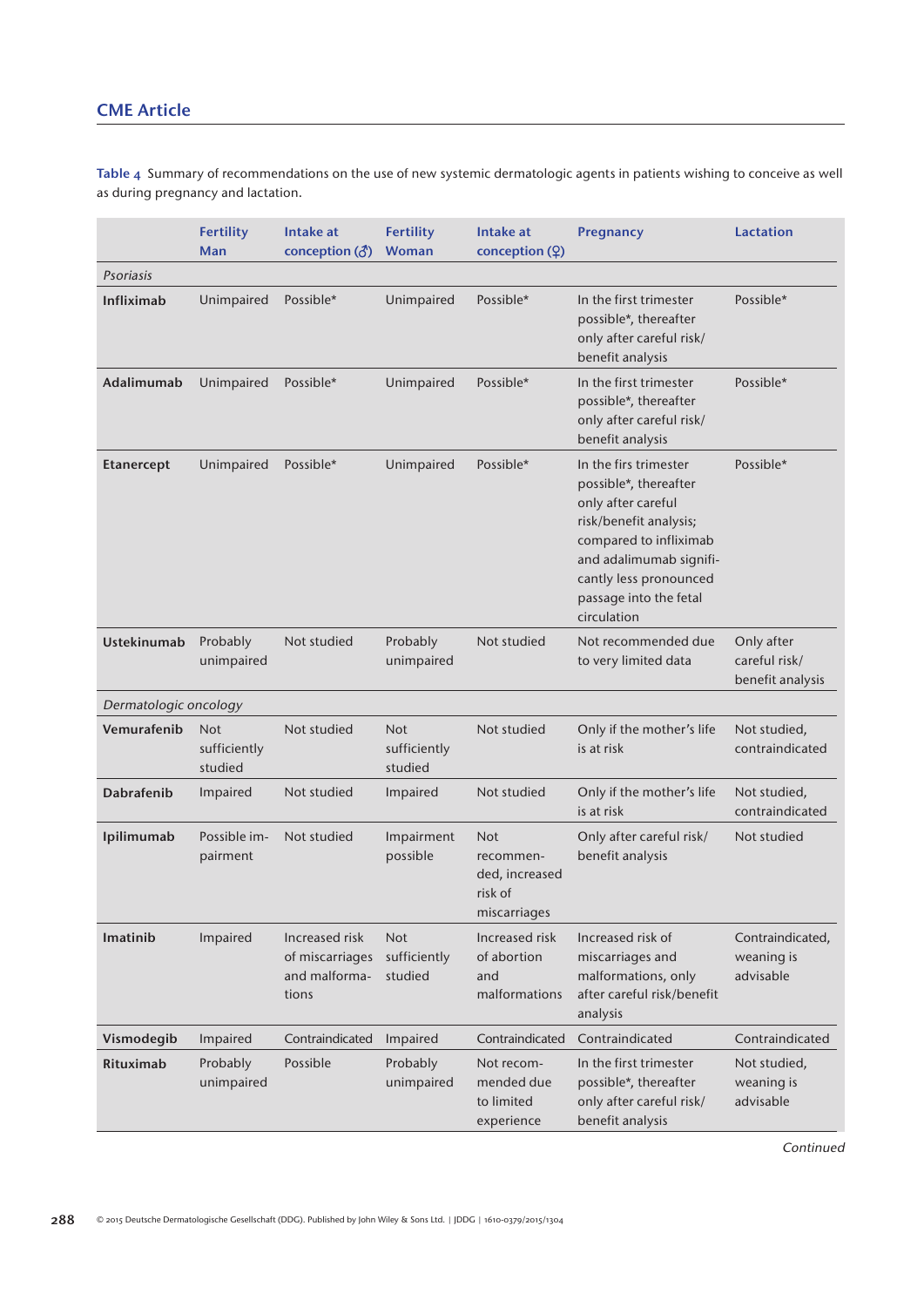Table 4 Continued.

|             | <b>Fertility</b><br>Man | Intake at<br>conception $(\delta)$ | <b>Fertility</b><br><b>Woman</b> | Intake at<br>conception $(9)$          | <b>Pregnancy</b>                    | Lactation                                           |
|-------------|-------------------------|------------------------------------|----------------------------------|----------------------------------------|-------------------------------------|-----------------------------------------------------|
| Allergology |                         |                                    |                                  |                                        |                                     |                                                     |
| Omalizumab  | Probably<br>unimpaired  | Possible                           | Probably<br>unimpaired           | Only after<br>risk/benefit<br>analysis | Only after risk/benefit<br>analysis | Probably safe,<br>but not suffi-<br>ciently studied |
| Anakinra    | Probably<br>unimpaired  | Possible                           | Probably<br>unimpaired           | Only after<br>risk/benefit<br>analysis | Only after risk/benefit<br>analysis | Probably safe,<br>but not suffi-<br>ciently studied |

\*Recommendation by the Center for Pharmacovigilance and Consultation on Embryonal Toxicology at Charité Berlin (https://www.embryotox.de), considering current study data, in contrast to the Summary of Product Characteristics.

#### References

|                                                              | Hyrich KL, Verstappen SM. Biologic therapies and pregnancy: the story so far. Rheu-<br>$\mathbf{1}$<br>matology (Oxford) 2014; 53: 1377-85.                                                                                       |
|--------------------------------------------------------------|-----------------------------------------------------------------------------------------------------------------------------------------------------------------------------------------------------------------------------------|
|                                                              | Ostensen M. Safety issues of biologics in pregnant patients with rheumatic diseases.<br>$\overline{2}$<br>Ann N Y Acad Sci 2014; 1317: 32-8.                                                                                      |
|                                                              | Said TM, Agarwal A, Falcone T et al. Infliximab may reverse the toxic effects induced<br>3<br>by tumor necrosis factor alpha in human spermatozoa: an in vitro model. Fertil Steril<br>2005; 83: 1665-73.                         |
|                                                              | Villiger PM, Caliezi G, Cottin V et al. Effects of TNF antagonists on sperm characteris-<br>4<br>tics in patients with spondyloarthritis. Ann Rheum Dis 2010; 69: 1842-4.                                                         |
|                                                              | Paschou S, Voulgari PV, Vrabie IG et al. Fertility and reproduction in male patients<br>5<br>with ankylosing spondylitis treated with infliximab. J Rheumatol 2009; $36:351-4$ .                                                  |
|                                                              | Cheent K, Nolan J, Shariq S et al. Case Report: Fatal case of disseminated BCG infec-<br>6<br>tion in an infant born to a mother taking infliximab for Crohn's disease. J Crohns Coli-<br>tis 2010; 4: 603-5.                     |
|                                                              | Micu MC, Micu R, Surd S et al. TNF-alpha inhibitors do not impair sperm<br>$\overline{7}$<br>quality in males with ankylosing spondylitis after short-term or long-term                                                           |
|                                                              | treatment.Rheumatology (Oxford). 2014; 53: 1250-5.<br>Clark DA. Anti-TNF-alpha therapy in immune-mediated subfertility: state of the art. J<br>8<br>Reprod Immunol 2010; 85: 15-24.                                               |
|                                                              | Sheeran C, Nicolopoulos J. Pregnancy outcomes of two patients exposed to<br>9                                                                                                                                                     |
|                                                              | ustekinumab in the first trimester. Australas J Dermatol 2014; 55: 235-6.                                                                                                                                                         |
| <b>Correspondence to</b>                                     | Andrulonis R, Ferris LK. Treatment of severe psoriasis with ustekinumab during preg-<br>10<br>nancy. J Drugs Dermatol 2012; 11: 1240.                                                                                             |
| Priv.-Doz. Dr. med. habil. Sonja<br>Grunewald                | Fotiadou C, Lazaridou E, Sotiriou E, Ioannides D. Spontaneous abortion during<br>11<br>ustekinumab therapy. J Dermatol Case Rep 2012; 6: 105-7.                                                                                   |
| Department of Dermatology, Ve-<br>nereology, and Allergology | Maleka A, Enblad G, Sjörs G et al. Treatment of metastatic malignant melanoma with<br>12<br>vemurafenib during pregnancy.   Clin Oncol 2013; 31(11): e192-3.                                                                      |
| University Hospital Leipzig (public<br>institution)          | Dillard T, Yedinak CG, Alumkal J, Fleseriu M. Anti-CTLA-4 antibody therapy associated<br>13<br>autoimmune hypophysitis: serious immune related adverse events across a spectrum<br>of cancer subtypes. Pituitary 2010; 13: 29-38. |
| Philipp-Rosenthal-Straße 23                                  | Shash E, Bassi S, Cocorocchio E et al. Fatherhood during imatinib. Acta Oncol 2011; 50:<br>14                                                                                                                                     |
| 04103 Leipzig                                                | $734 - 5$                                                                                                                                                                                                                         |
| Germany                                                      | Mukhopadhyay A, Dasgupta S, Kanti Ray U et al. Pregnancy outcome in chronic my-<br>15<br>eloid leukemia patients on imatinib therapy. Ir J Med Sci 2014. [Epub ahead of print].                                                   |
| E-mail: sonja.grunewald@medizin.                             | Tran TA, Kone-Paut I, Marie I et al. Muckle-Wells syndrome and male hypofertility: a<br>16                                                                                                                                        |
| uni-leipzig.de                                               | case series. Semin Arthritis Rheum 2012; 42: 327-31.                                                                                                                                                                              |